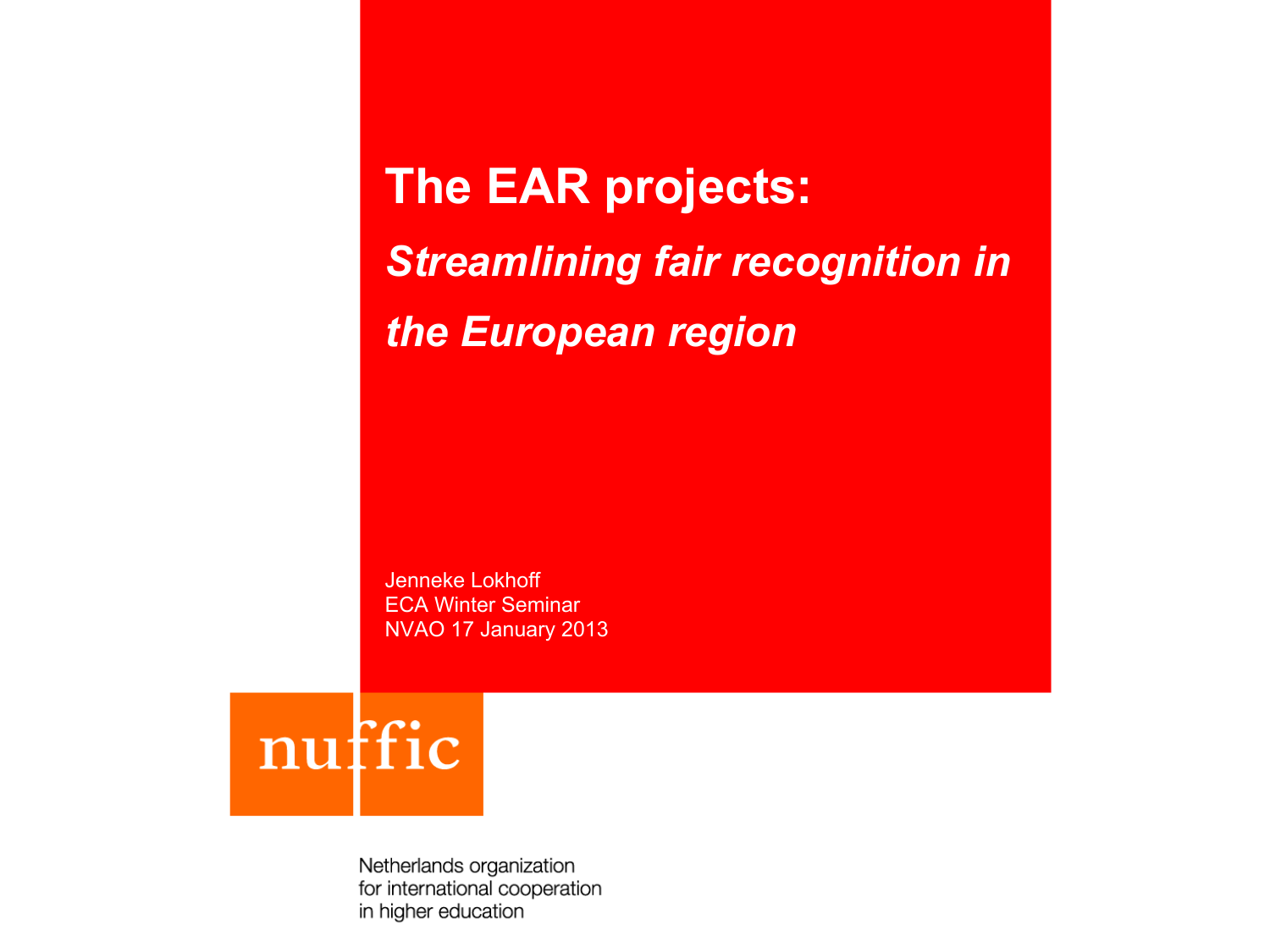### **Content**

- Context projects started
- EAR manual
- § EAR HEI

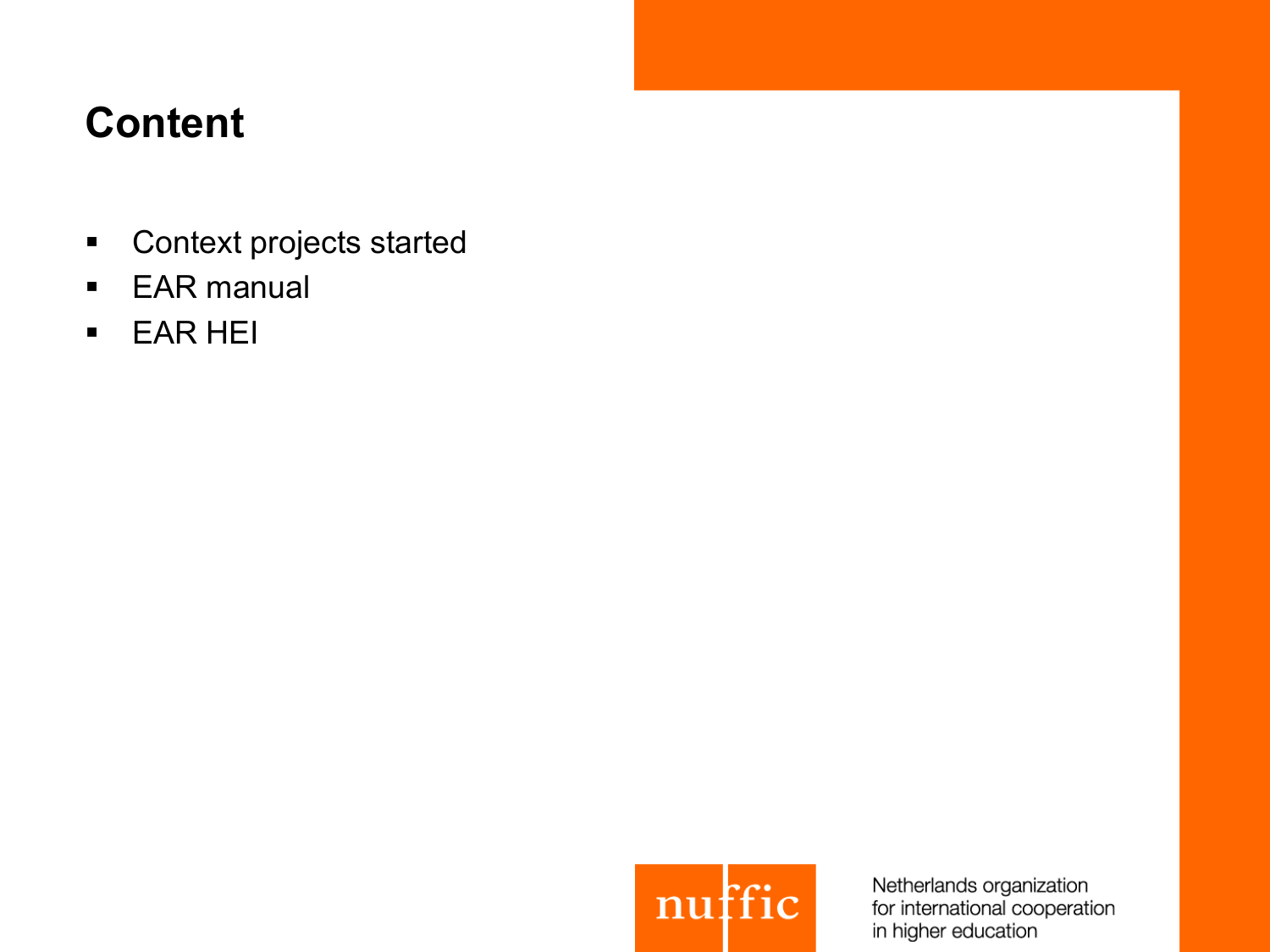#### **Context: Lissabon Recognition Convention (LRC) "European" region**



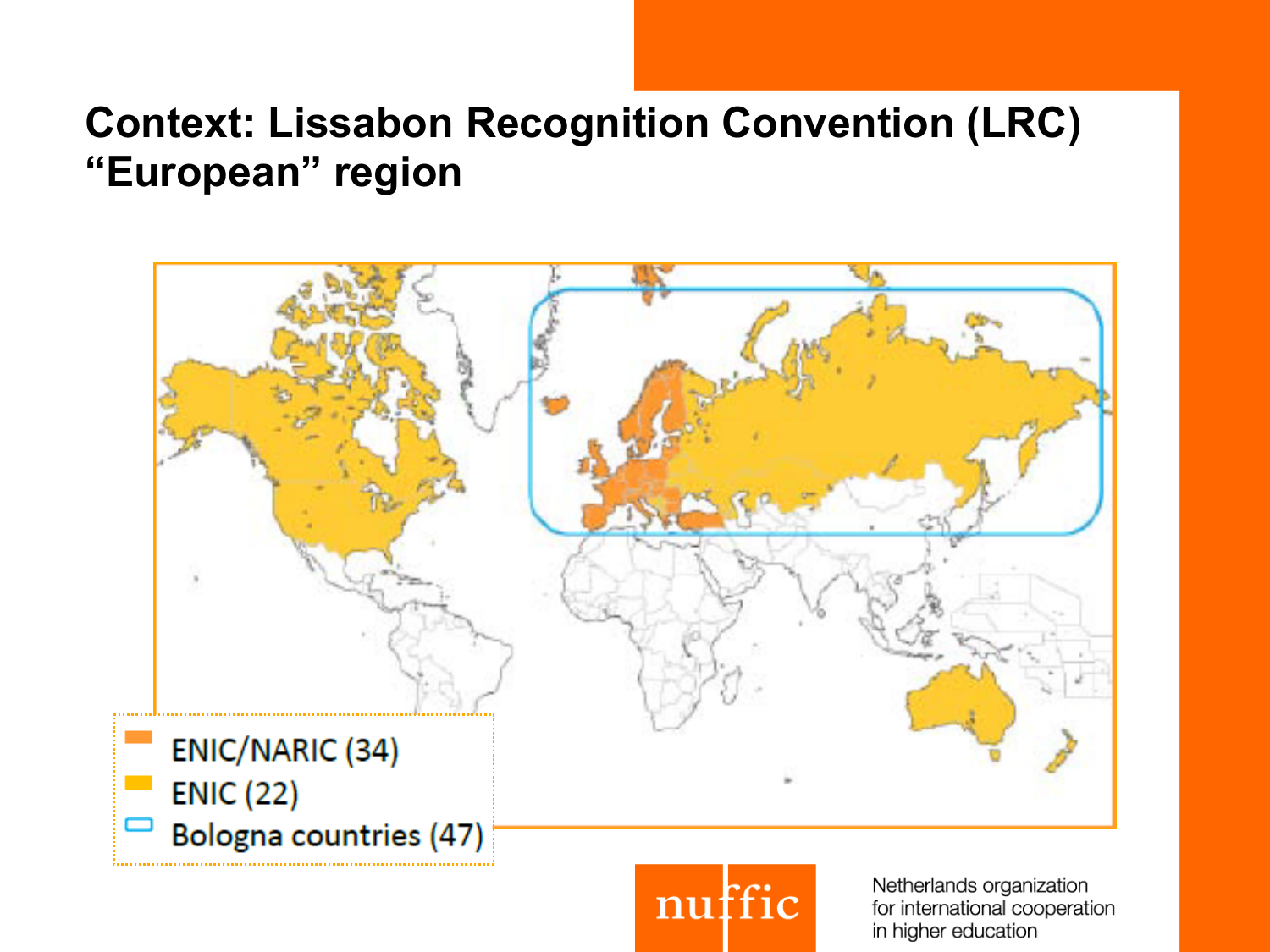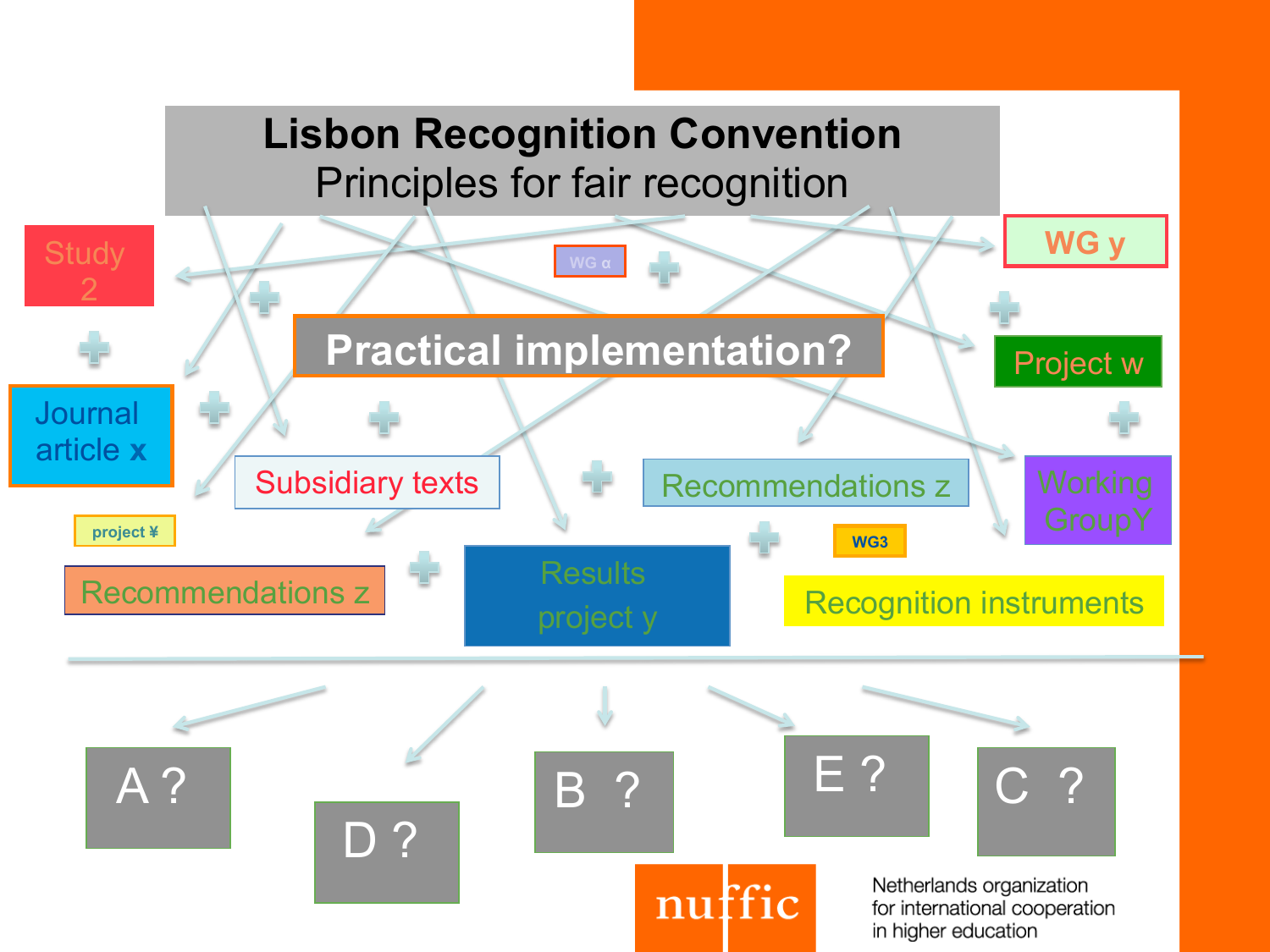## **EAR project A European Area of Recognition manual**

- Practical implementation of LRC based on existing good practice
- § ENIC-NARIC networks (& CoE, UNESCO and EC)
- **Interest other Convention regions (Asia Pacific, Africa)**
- § Included as recommendation in Bologna Bucharest Communiqué 2012

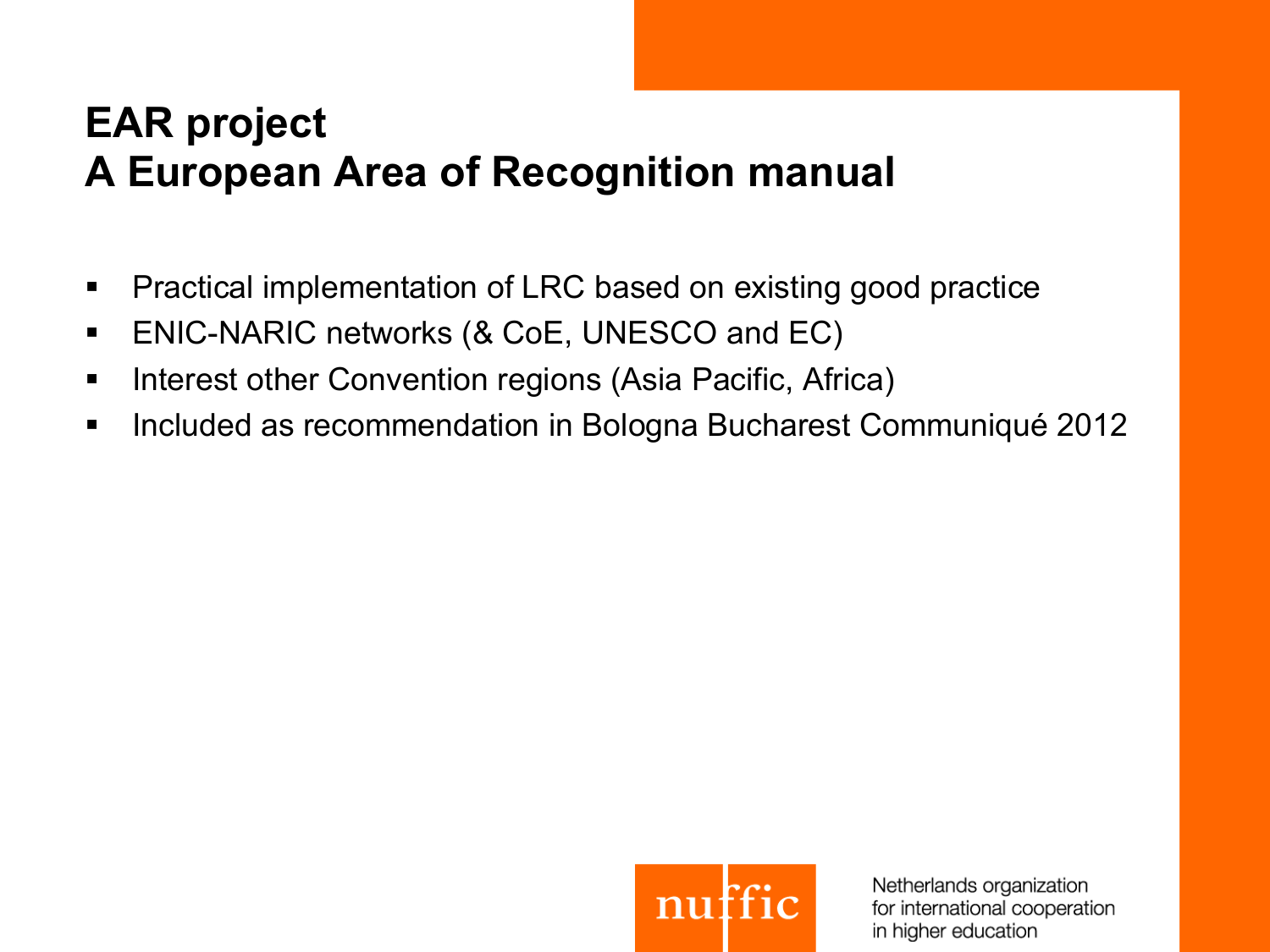# **EAR manual**

- **Content EAR Manual**:
- Schematic outline
- 16 practical chapters:
	- o Flowchart
	- o Introduction
	- o Recommendation
	- o Examples
	- o Sources and RCP



|     | LANIC UL CULILEIILS                                                                             |  |
|-----|-------------------------------------------------------------------------------------------------|--|
|     |                                                                                                 |  |
|     |                                                                                                 |  |
|     |                                                                                                 |  |
|     |                                                                                                 |  |
|     |                                                                                                 |  |
| 1.  | Schematic outline of the recommended procedure for the assessment of foreign qualifications  10 |  |
| 2.  |                                                                                                 |  |
| 3.  |                                                                                                 |  |
| 4.  |                                                                                                 |  |
| 5.  |                                                                                                 |  |
| 6.  |                                                                                                 |  |
| 7.  |                                                                                                 |  |
| 8.  |                                                                                                 |  |
| 9.  |                                                                                                 |  |
| 10. |                                                                                                 |  |
| 11. |                                                                                                 |  |
| 12. |                                                                                                 |  |
| 13. |                                                                                                 |  |
|     |                                                                                                 |  |
|     |                                                                                                 |  |
|     |                                                                                                 |  |
| 14. |                                                                                                 |  |
| 15. |                                                                                                 |  |
| 16. |                                                                                                 |  |
| 17. |                                                                                                 |  |
| 18. |                                                                                                 |  |
| 19. |                                                                                                 |  |
| 20. |                                                                                                 |  |
|     |                                                                                                 |  |

Table of Contents

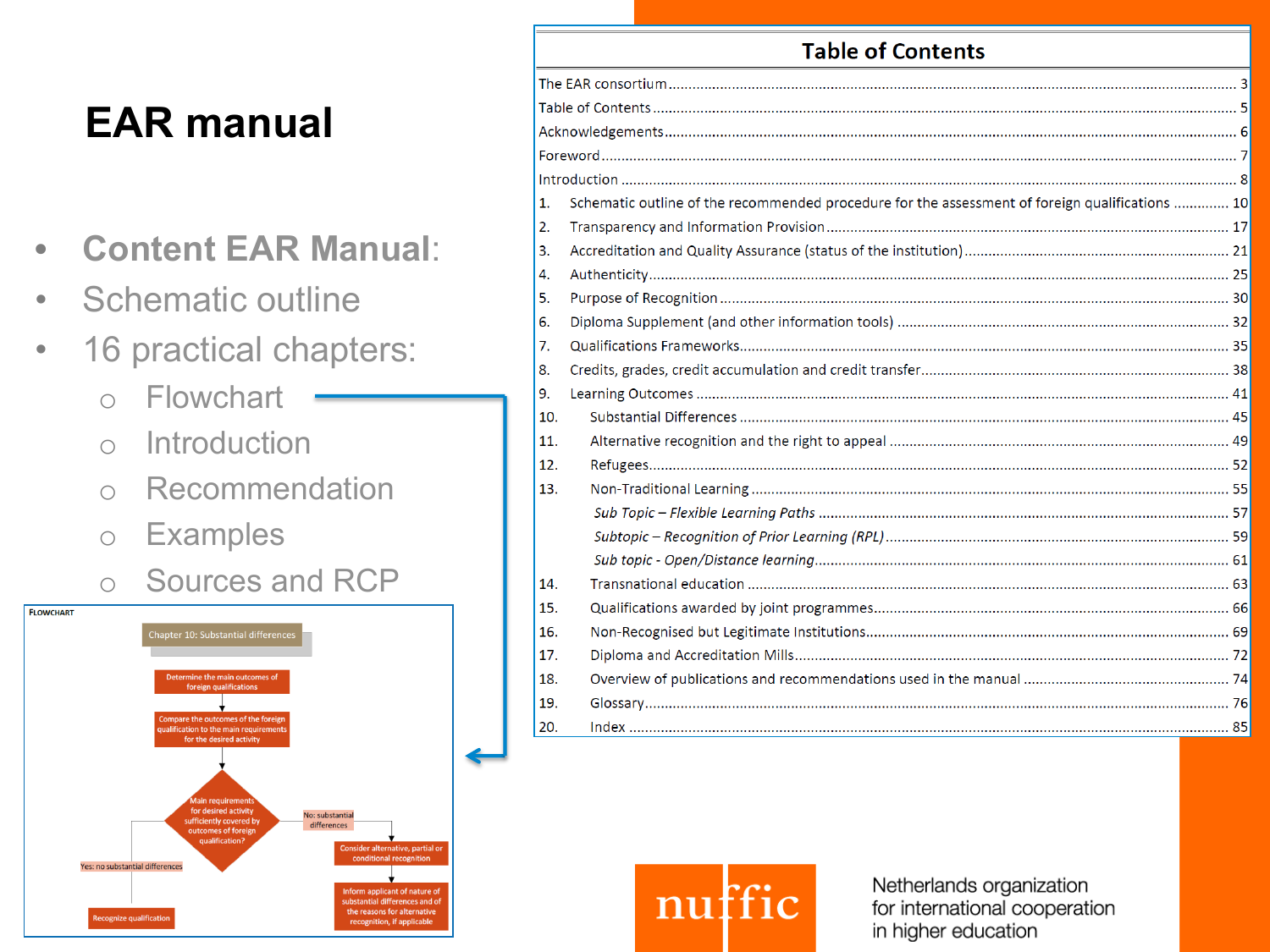#### **The EAR offspring**



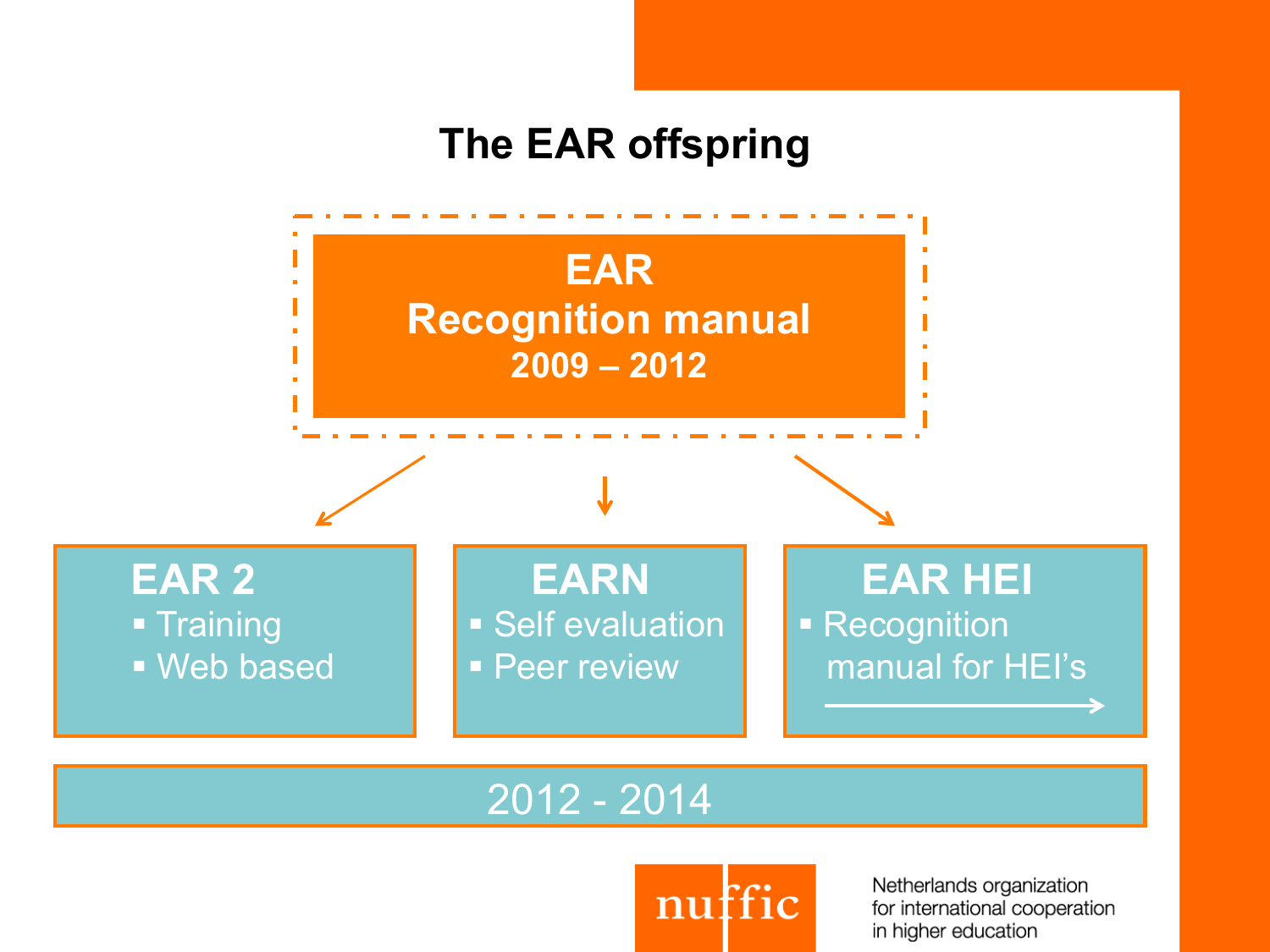## **EAR HEI: The project**

- **Recognition manual for higher education institutions**
- **Most recognition decisions in HEI's**
- Broad consortium & consultation stakeholders
- 2 year project

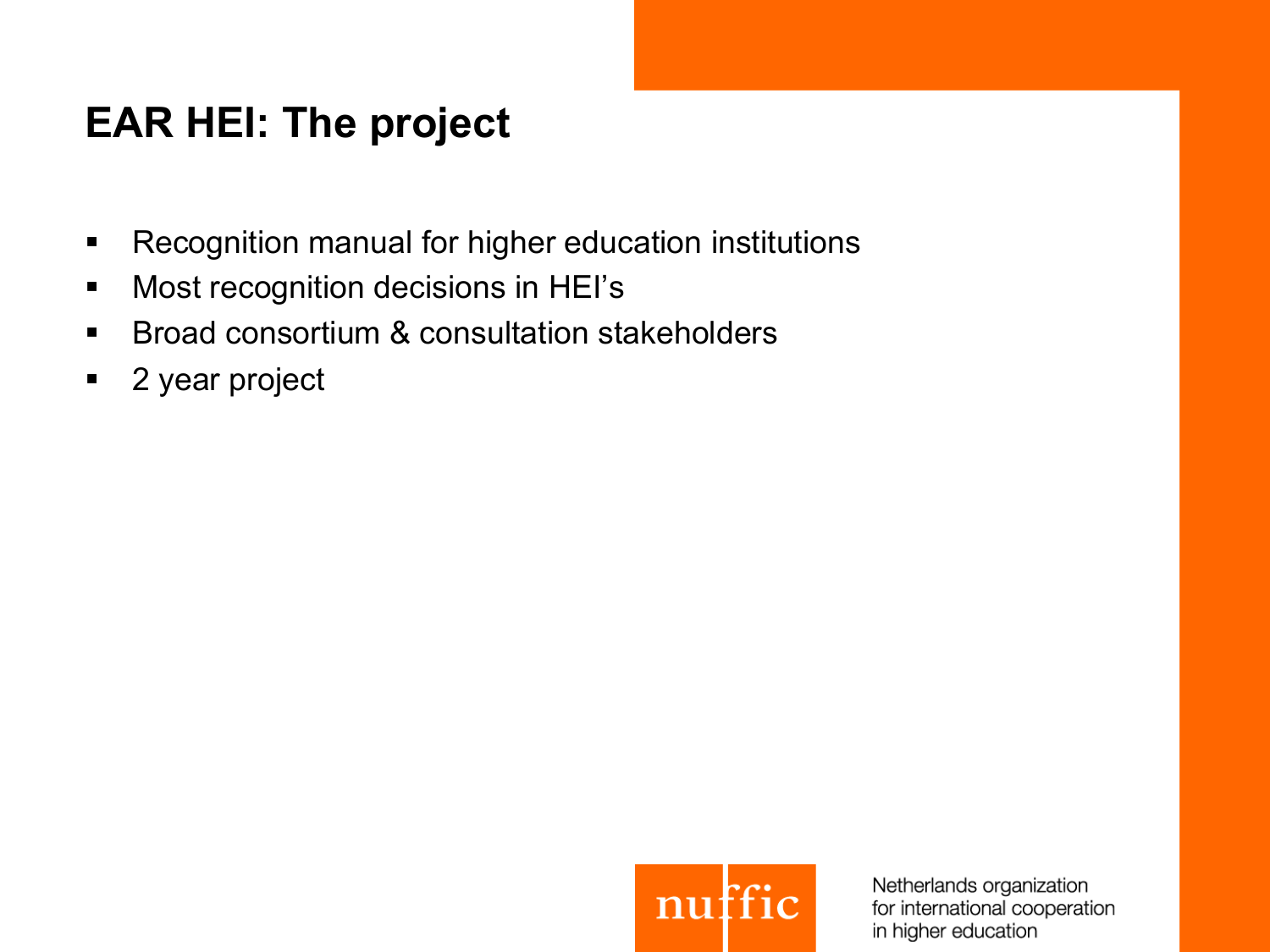## **EAR HEI: 1st draft manual**

Survey among HEI's:

- New topics
- Rewriting EAR chapters:
	- Content (e.g. credits & grades)
	- $\checkmark$  Structure

1. Introduction: LRC / ENIC -NARICs / recognition / educational systems / ranking

- 2. Access qualifications
- 3. Erasmus & other exchanges
- 4. Five elements of Qualifications

5. Institutional practice / QA of admission (& templates)

- 6. How to find information?
- 7. Selection versus recognition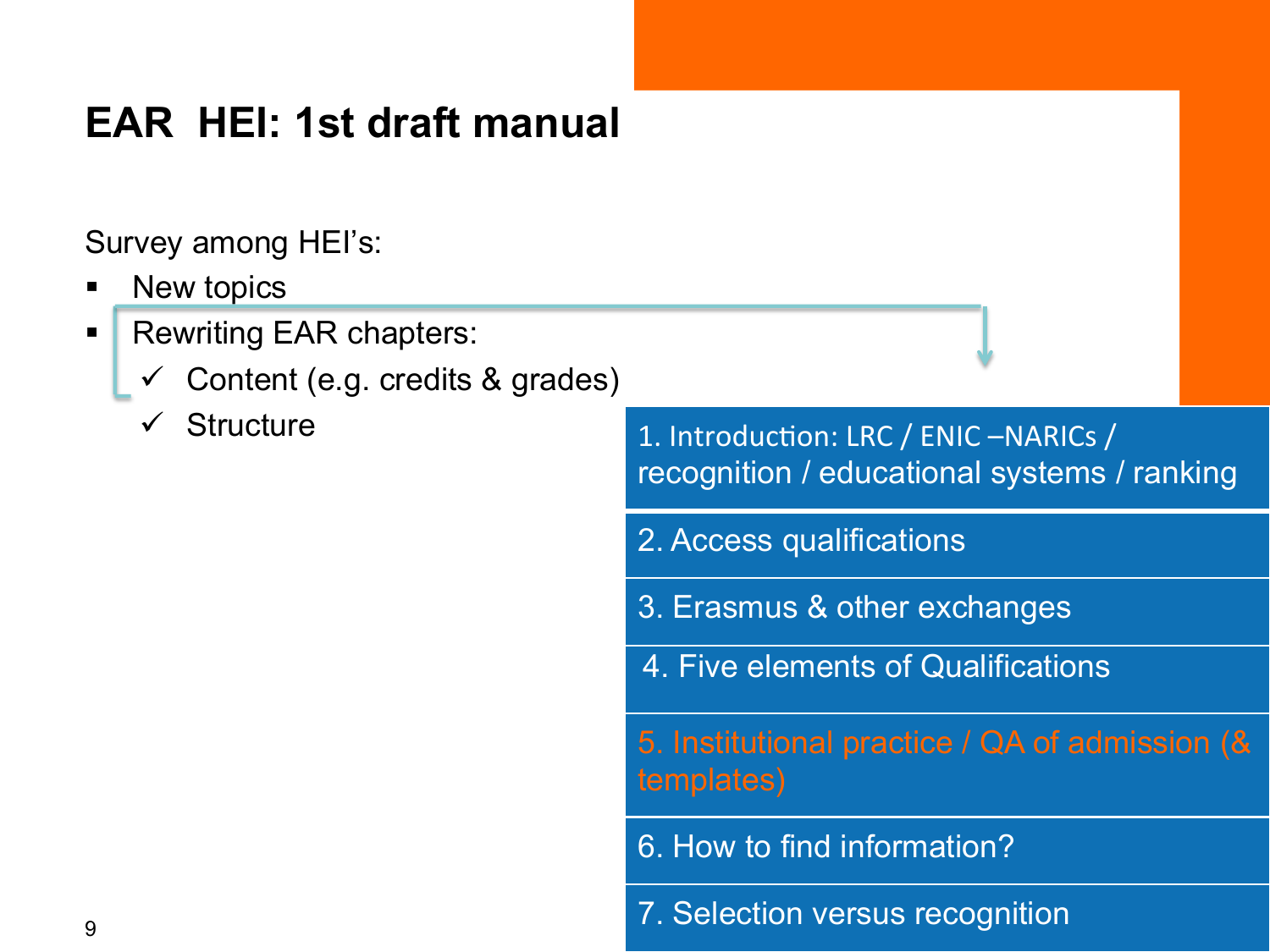## **EAR HEI: Bucharest Communiqué**

Fair academic and professional recognition, including recognition of non formal and informal learning, is at the core of the EHEA….We welcome the European Area of Recognition (EAR) Manual and recommend its use as a set of guidelines for recognition of foreign qualifications and a compendium of good practices, as well as **encourage higher education institutions and quality assurance agencies to assess institutional recognition procedures in internal and external quality assurance.** 

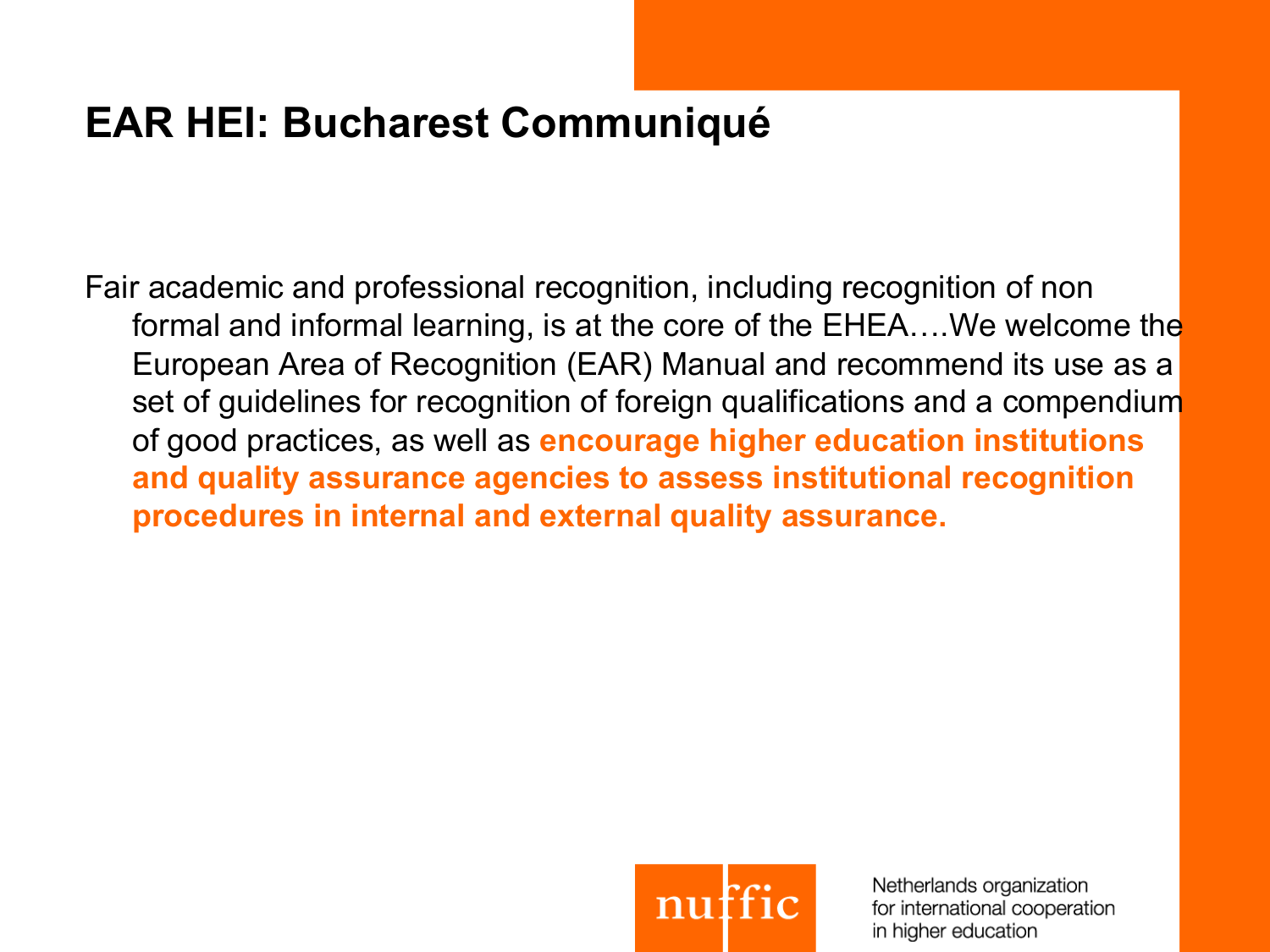# **EAR HEI: Planning**

Upcoming:

- **Online consultation higher education institutions February March**
- Second and final draft manual (autumn 2013)